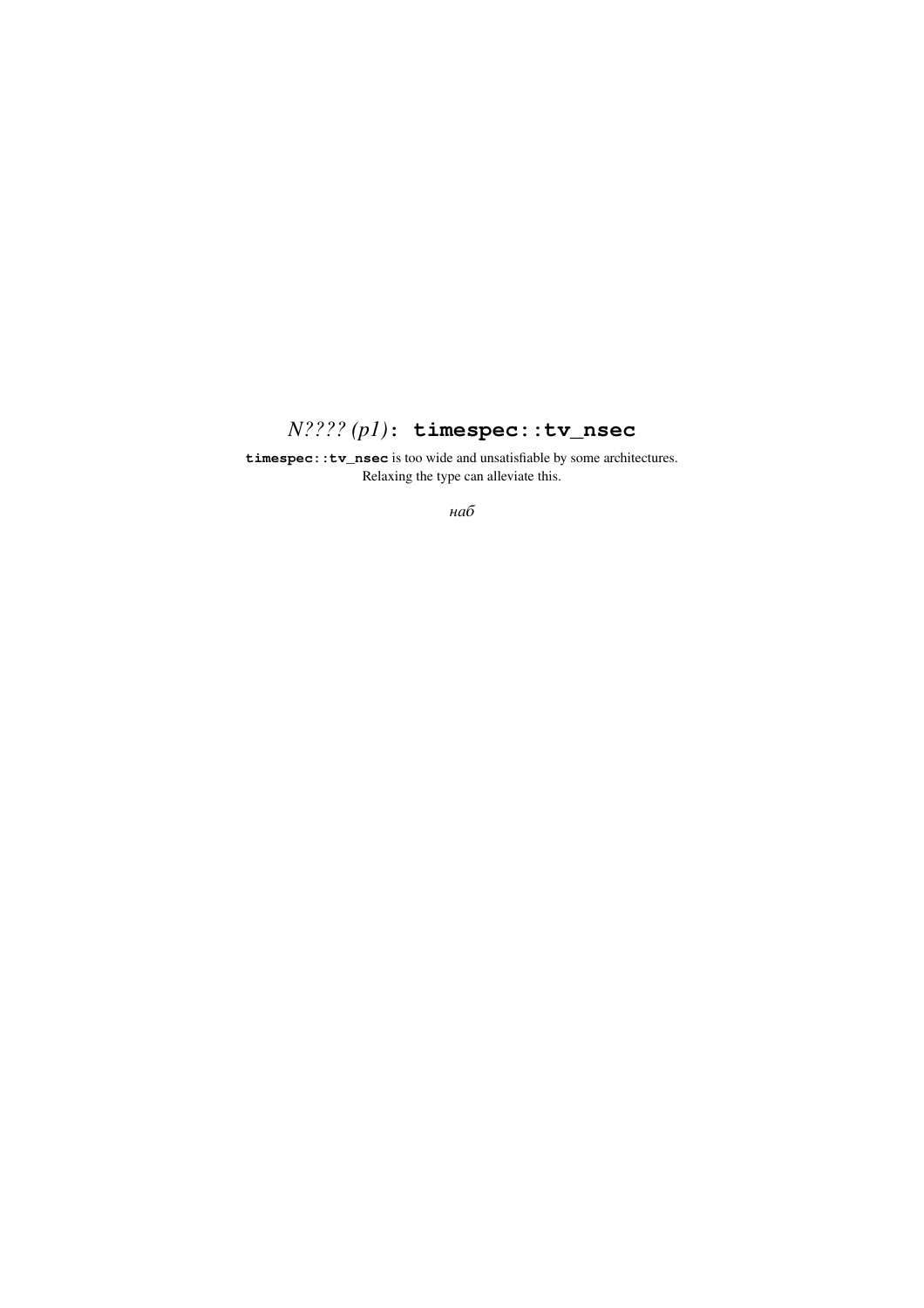### *N???? (p1)*: **timespec::tv\_nsec**

<span id="page-1-0"></span>**timespec::tv\_nsec** is too wide and unsatisfiable by some architectures. Relaxing the type can alleviate this.

#### *наб*

Document #: ???? Date:  $????2.???2$ Revisions: [N2878](http://www.open-std.org/jtc1/sc22/wg14/www/docs/n2878.pdf) Project: Programming Language C Reply-to: наб [<nabijaczleweli@nabijaczleweli.xyz](mailto:nabijaczleweli@nabijaczleweli.xyz)>

#### 1. The issue

The current wording in the current draft C2X standard [N2731](http://www.open-std.org/jtc1/sc22/wg14/www/docs/n2731.pdf) from 7.27.1.4 is:

The range and precision of times representable in **clock** t and **time** t are implementation-defined. The **timespec** structure shall contain at least the following members, in any order. The semantics of the members and their normal ranges are expressed in the comments.342)

```
time_t tv_sec; // whole seconds -- \geq 0long tv_nsec; // nanoseconds -- [0, 999999999]
```
However, this presents a small set of problems:

- a) the minor: this is a hold-over from I16L32 architectures, and on LP64 architectures **long**s are way too big, and
- b) the major: there are existing implementations which *cannot* conform to this, due to ABI requirements.

#### 2. Examples

Under Linux®, on the [X32](https://raw.githubusercontent.com/wiki/hjl-tools/x86-psABI/x86-64-psABI-1.0.pdf) ABI, the kernel's **struct timespec** is invariably

```
struct timespec {
 time_t tv_sec;
 long tv_nsec;
};
```
under the *kernel ABI*: the LP64 AMD64. This means that from the ILP32 userspace, it looks like this:

```
struct timespec {
  time_t tv_sec;
  int64_t tv_nsec;
};
```
The shortest available  $int64_t$  is  $long long$ , and the libc *must* expose a kernel-ABI-compatible  $timespec$ —apickle indeed!

#### 3. Proposed wording

#### *3.1. 7.27. 1.4*

The range and precision of times representable in **clock** t and **time** t are implementation-defined. The **timespec** structure shall contain at least the following members, in any order. The semantics of the members and their normal ranges are expressed in the comments.342)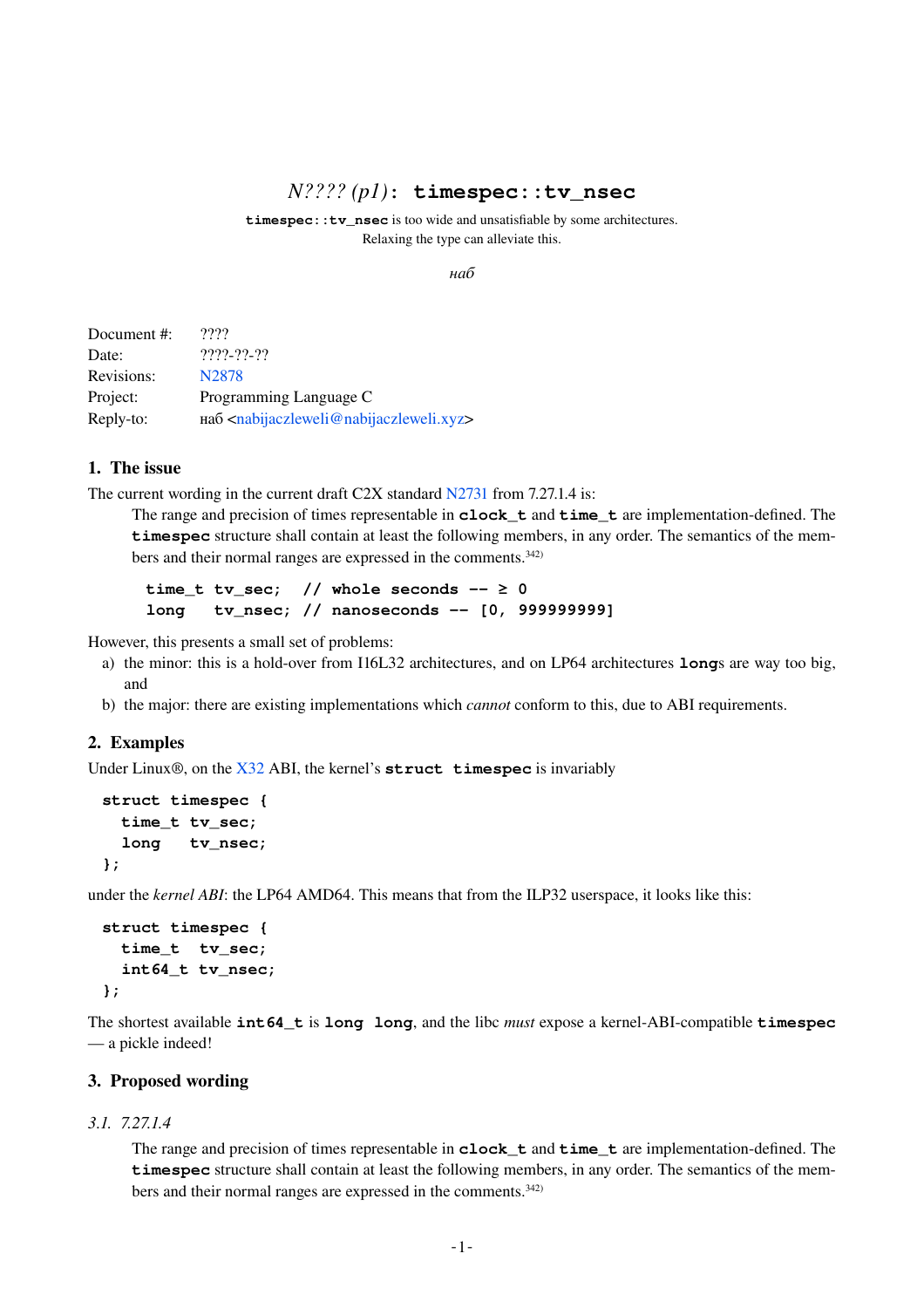```
time_t tv_sec; // whole seconds -- \geq 0long tv nsec; // nanoseconds - [0, 999999999]
/* see below */ tv_nsec; // nanoseconds -- [0, 999999999]
```
The **tv\_nsec** member shall be of an implementation-defined signed integer type capable of representing the range [0, 999999999].

The **tm** structure shall... [rest of section unchanged]

#### 4. Rationale

Being strictly additive, this changes nothing on already-conforming implementations:  $tv\_nsec$  can simply continue to be a **long**.

However, this enforces the need to cast **tv\_nsec** to a concrete type for formatting and other processing.

#### 5. References

The current Linux ABI **timespec** situation: https://sourceware.org/pipermail/libc-alpha/2021-Decem[ber/133702.html](https://sourceware.org/pipermail/libc-alpha/2021-December/133702.html) — this is part of a larger thread born out of an attempt to accurately describe **time**spec::tv\_nsec as part of Linux man-pages' system\_data\_types(7): https://lore.kernel.org/linux-man/ ec1dcc655184f6cdaae40ff8b7970b750434e4ef.1638123425.git.nabijaczleweli@nabijaczleweli.xyz/T/

Linux<sup>®</sup> is the registered trademark of Linus Torvalds in the U.S. and other countries.

-2-